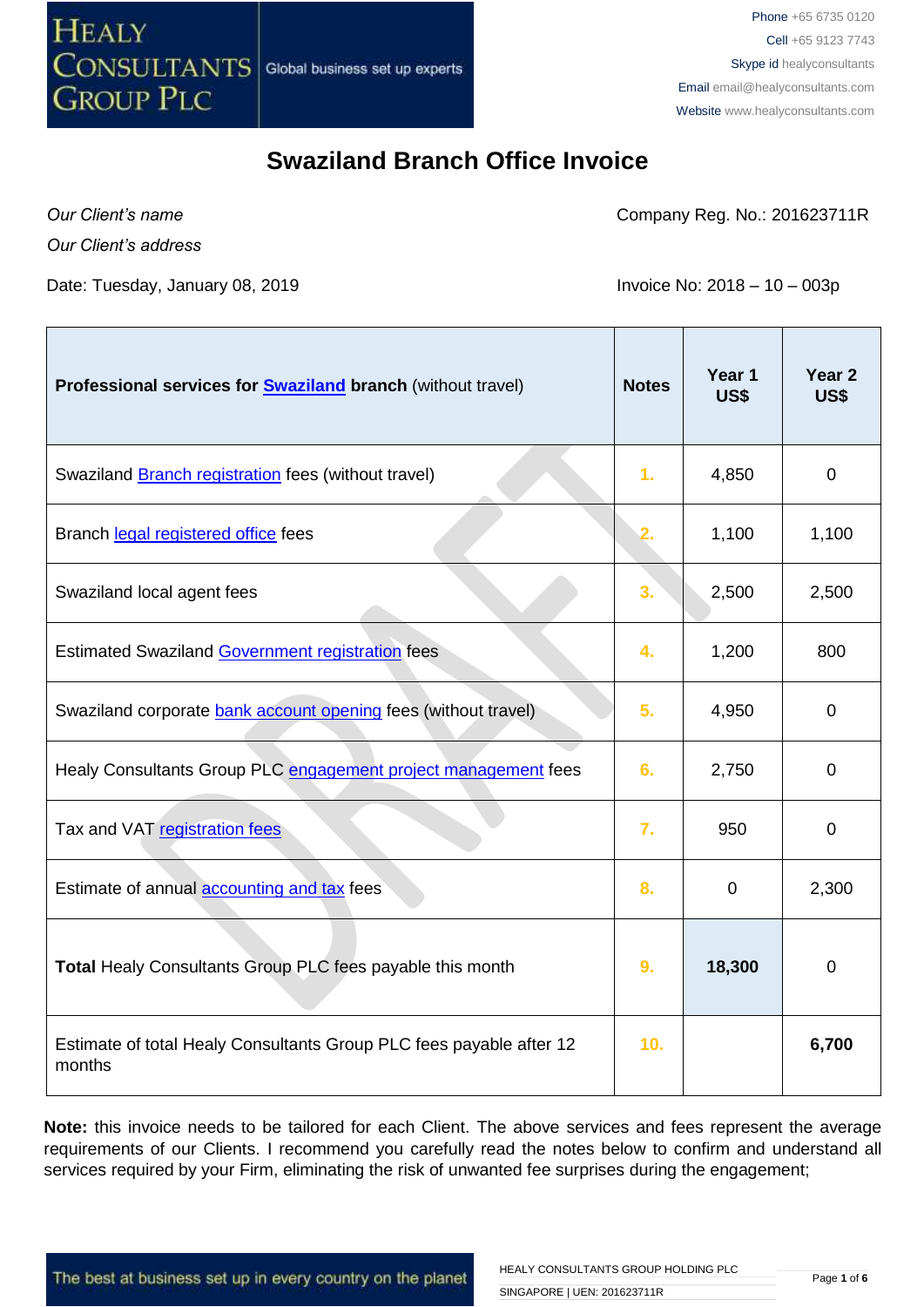

#### *Notes to invoice above*

**1.** Healy Consultants Group PLC's fees to efficiently and effectively complete Swaziland branch registration within [ten weeks](http://www.healyconsultants.com/swaziland-company-registration/fees-timelines/) by **i**) choosing the optimum regulatory licence for our Client's business activities; **ii**) reserving the branch name name with the [Registrar of Companies;](http://www.gov.sz/index.php?option=com_content&id=522&Itemid=254) **iii)** settling our accountants' and lawyers' fees; and **iv)** preparing a high quality branch registration application for the [Ministry of Commerce, Industry](http://www.gov.sz/index.php?option=com_content&view=article&id=228&Itemid=306)  [& Trade;](http://www.gov.sz/index.php?option=com_content&view=article&id=228&Itemid=306)

All [engagement fees](http://www.healyconsultants.com/company-registration-fees/) (click link) are agreed and paid up front and agree to the fees published on our country web pages. Consequently, there are no hidden fees, surprises or ambushes throughout the engagement. All engagement deadlines are agreed up front in the form of a [detailed project plan,](http://www.healyconsultants.com/index-important-links/example-project-plan/) mapping out [deliverables](http://www.healyconsultants.com/deliverables-to-our-clients/) by week throughout the engagement term;



Every week during the engagement, Healy Consultants Group PLC will email our Client a [detailed status](http://www.healyconsultants.com/index-important-links/weekly-engagement-status-email/)  [update.](http://www.healyconsultants.com/index-important-links/weekly-engagement-status-email/) Our Client is immediately informed of engagement problems together with solutions. Your dedicated engagement manager is reachable by phone, Skype, live chat and email and will communicate in your preferred language;

- **2.** In accordance with [Swaziland Companies Act](http://www.gov.sz/index.php?option=com_content&id=377&Itemid=141) of 2009, a Swaziland branch shall as from the date of its registration have a legal registered office in Swaziland, to which all official Government communications and notices may be addressed. To comply with this statutory requirement, Healy Consultants Group PLC's Swaziland office will be the registered office address for your branch. Thereafter, this address will be used to receive government correspondence including **i)** tax letters; **ii)** notice of the legal annual return; and **iii)**  all government communications. Most of our Clients wish to place [Healy Consultants Group PLC's](http://www.healyconsultants.com/corporate-outsourcing-services/company-secretary-and-legal-registered-office/) office [address](http://www.healyconsultants.com/corporate-outsourcing-services/company-secretary-and-legal-registered-office/) on invoices, contracts, websites and business cards;
- **3.** In accordance with the [Swaziland Companies Act](http://www.gov.sz/index.php?option=com_content&id=377&Itemid=141) of 2009, every Swaziland branch shall have at least *one* local agent who is ordinarily resident in Swaziland. Most of our Clients request Healy Consultants Group PLC to be one of the local agents. Healy Consultants Group PLC local agent service fee amounts to US\$2,500 per annum per agent, as published on our business website (press this link);
- **4.** This fee is an estimate of government costs payable during your Firm's engagement. For transparency purposes, all government fee payments will be supported by original receipts and invoices. Examples of government costs include **i)** reserving the branch name; **ii)** obtaining the certificate of registration with the [Registrar of Companies;](http://www.gov.sz/index.php?option=com_content&id=522&Itemid=254) **iii)** registering with the Commissioner of Taxes and **iv)** obtaining a trading license from the Ministry of Commerce. Following engagement completion, Healy Consultants Group PLC will refund our Client any excess of funds received over actual Government costs paid;
- **5.** Healy Consultants Group PLC will be pleased to open a Swaziland corporate bank account without our Client travelling. It is a time consuming task, Healy Consultants Group PLC will shelter our Client from the associated administrative challenges. As you can appreciate, it is a difficult task to obtain bank account approval through a newly formed branch office, when shareholders and directors and bank signatories reside overseas. Healy Consultants Group PLC will prepare a business plan for the bank to optimize the probability of corporate bank account approval.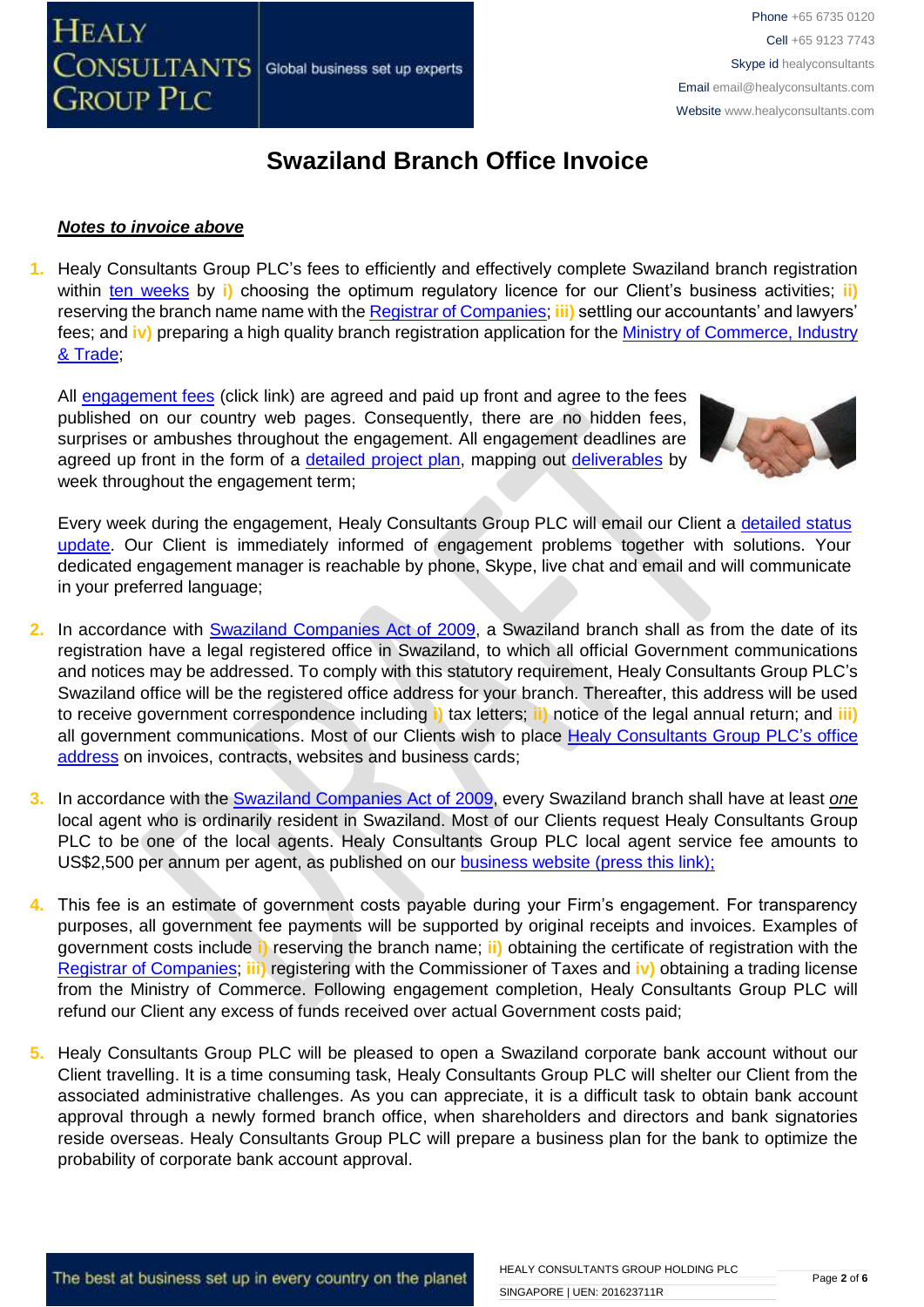Phone +65 6735 0120 Cell +65 9123 7743 Skype id healyconsultants Email [email@healyconsultants.com](mailto:EMAIL@HEALYCONSULTANTS.COM) Website [www.healyconsultants.com](http://www.healyconsultants.com/)

## **Swaziland Branch Office Invoice**

Depending on our Client business and nationality, there is a 20% probability the banks will request a bank signatory to travel for a one-hour bank interview. Healy Consultants Group PLC will try its best to negotiate with the bank for a travel exemption. If our Client must travel to Swaziland for corporate bank account opening, Healy Consultants Group PLC will refund our Client US\$950;

If our Client is not comfortable with only a Swaziland's corporate bank account, Healy Consultants Group PLC will be pleased to open [an international corporate bank account](http://www.healyconsultants.com/international-banking/) (click link) outside of Swaziland. Examples include New York, Germany, Liechtenstein, Austria, Bulgaria, South Africa, Singapore, London, South America or Dubai. All banks will be top tier banks in these countries with excellent internet banking services. Example of our global banking partners include HSBC, Standard Chartered Bank, Citibank, Barclays, ABN Amro, Bank of China, ANZ bank, Standard Bank, UBS, Credit Suisse;

The banks enjoy ultimate power of approval of corporate bank account applications. Consequently, guaranteed success is outside of Healy Consultants Group PLC's control. What is inside our control is the preparation and submission of a high-quality bank application that maximizes the likelihood of approval. To date, we enjoy a 100% approval record because of [our global banking relationships](http://www.healyconsultants.com/international-banking/corporate-accounts/) and determination;



**HEALY** 

**GROUP PLC** 





Global banks continue to tighten corporate bank account opening procedures, their internal compliance departments completing more thorough due diligence of Clients. Consequently, our Clients should expect the bank account approval period to take up to 4 weeks. Furthermore, global banks now require evidence of proof of business in the country where the corporate bank account will be, including sales contracts or lease agreement;

- **6.** Healy Consultants Group PLC project management fees relate to time and resources dedicated to:
	- **a)** thoroughly research and plan Swaziland business set up for our Client;
	- **b)** devising strategies to **i)** minimise the total engagement period **ii)** complete the engagement without our Client's travel; **iii)** avoid the need for a specific regulatory license;
	- **c)** agreeing the optimum corporate structure with our Client;
	- **d)** submitting a high-quality company registration application to the [Registrar of Companies](http://www.gov.sz/index.php?option=com_content&id=522&Itemid=254)[;](http://www.dubaided.gov.ae/en/Pages/default.aspx)
	- **e)** choosing the optimum regulatory license for our Client business activities (if required);
	- **f)** injecting the paid-up share capital on our Client's behalf (if required);
	- **g)** collating and supervising the legalisation and attestation and translation of Client documents;
	- **h)** weekly detailed engagement [status updates](http://www.healyconsultants.com/index-important-links/weekly-engagement-status-email/) to our Client and weekly Thursday conference calls;
	- **i)** payment of retainer fees to multiple local lawyers and accountants;
	- **j)** ensuring our Client complies with local regulations and legally owns and controls the entity;
	- **k)** ascertain the specific accounting, tax, legal and compliance considerations;
	- **l)** finding solutions to **challenges that occur** throughout the engagement;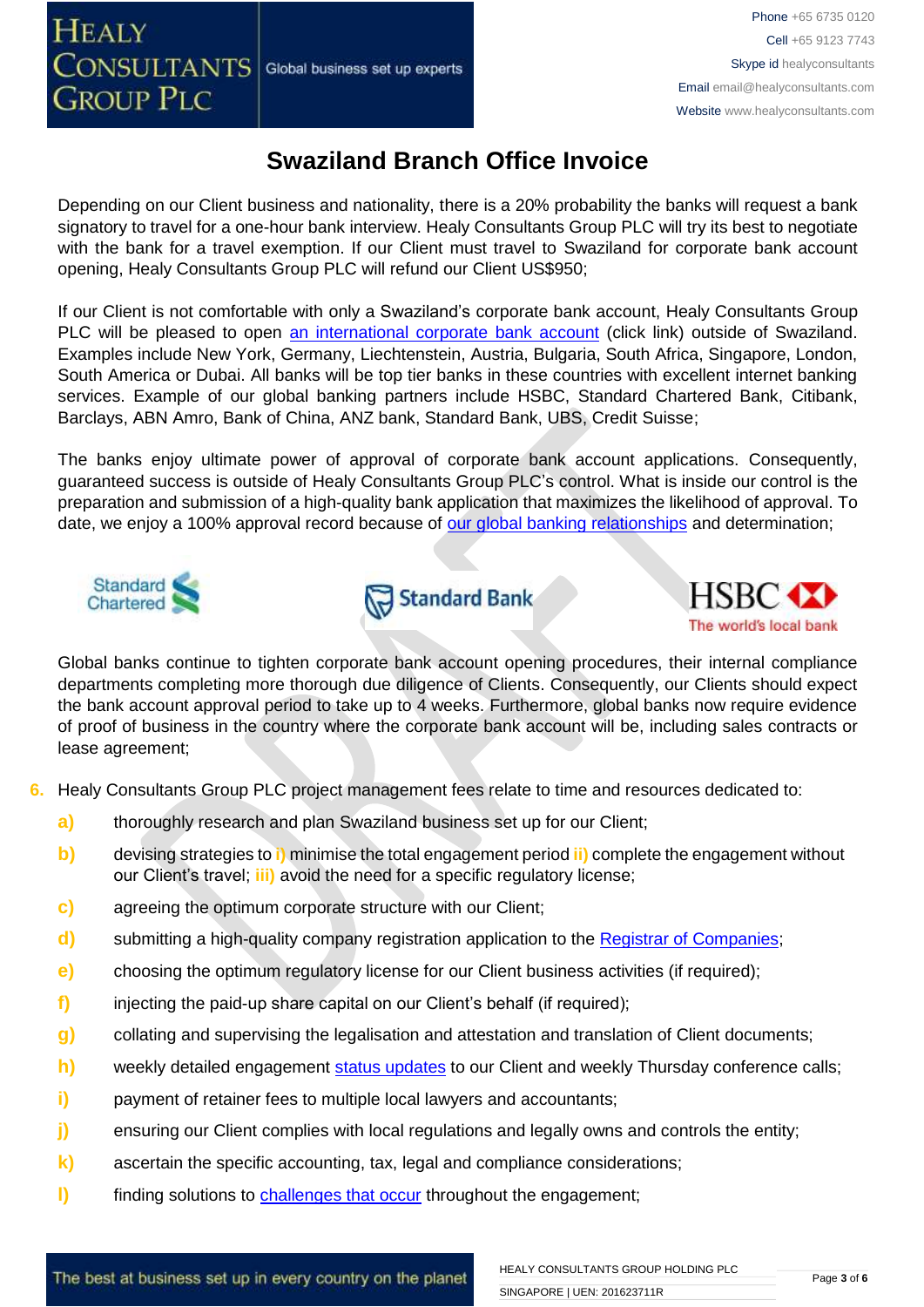- **m)** determining the local and international tax obligations of the new entity, including corporate income tax, payroll taxes, withholding tax and sales taxes;
- **7.** In accordance with Swaziland law, each entity must register for corporate tax at the [Swaziland Tax](http://www.sra.org.sz/index.php?option=com_content&view=article&id=88&Itemid=216)  [Authority.](http://www.sra.org.sz/index.php?option=com_content&view=article&id=88&Itemid=216) VAT registration is voluntary for entities with annual taxable turnover of less than US\$36,000 (SZL 500,000);
- **8.** For an active branch, these annual [accounting, audit and tax](http://www.healyconsultants.com/uae-company-registration/accounting-legal/) fees are an estimate of Healy Consultants Group PLC fees to efficiently and effectively discharge your annual accounting, audit and tax obligations. Following receipt of a set of draft accounting numbers from your branch, Healy Consultants Group PLC will more accurately advise accounting and tax fees. For a dormant branch, Healy Consultants Group PLC fees are only US\$950;
- **9.** All fees quoted in this invoice correspond to fees quoted [on Healy Consultants Group PLC's](http://www.healyconsultants.com/company-registration-fees/) website. Please review this invoice carefully to identify errors. During the rush of the business day, it is possible that Healy Consultants Group PLC inadvertently made fee calculation errors, typing errors or omitted services or omitted historic fee payments from Clients. In the unfortunate event you identify invoice errors, please revert to me directly re the same. I apologize in advance if I or my staff made invoice errors;
- **10.** Assuming our Clients re-engage Healy Consultants Group PLC, this fee is an estimate of the fees payable next year, 12 months after the date of branch registration this year;
- **11.** The fees quoted in this invoice are a prediction of the fees required to efficiently and effectively complete this engagement in a timely manner. If during the engagement Healy Consultants Group PLC realizes that the project is more complex than anticipated, requiring a large additional investment of time, my Firm will revert to request additional fees;
- **12.** Branch business activities are only limited to the scope of the parent company's activities. The branch suffers a corporation tax of 28%. A branch can **i)** lease office premises; and **ii)** issue sales invoice to Clients; and **iii)** sign local legal contracts. A branch can import and export goods;
- **13.** In accordance with Swaziland law, there is no minimum deposit required to establish a branch office;
- **14.** Engage Healy Consultants Group PLC to [project manage](http://www.healyconsultants.com/project-manage-engagements/) business set up in every country on the planet. We are the best in the [world](http://www.healyconsultants.com/best-in-the-world/) at what we do, timely completing the  $A$  to  $Z$  of every country engagement;
- **15.** If our Client and Healy Consultants Group PLC properly plan this engagement, our Clients will *not* have to travel during this engagement. Healy Consultants Group PLC will efficiently complete branch registration and corporate bank account opening in a timely manner without our Client's presence. Instead, our Client will need to **i)** sign and get documents legalized in the embassy in their country of origin; and **ii)** courier the originals to Healy Consultants Group PLC's office;



**16.** Depending on our Client's business and nationality, the Swaziland Government may require a special regulatory license to carry on your business in the country. Healy Consultants Group PLC will assist our Client secure license approval; there may be additional engagement fees. However, the Government enjoys ultimate power of approval of branch registration and business licenses;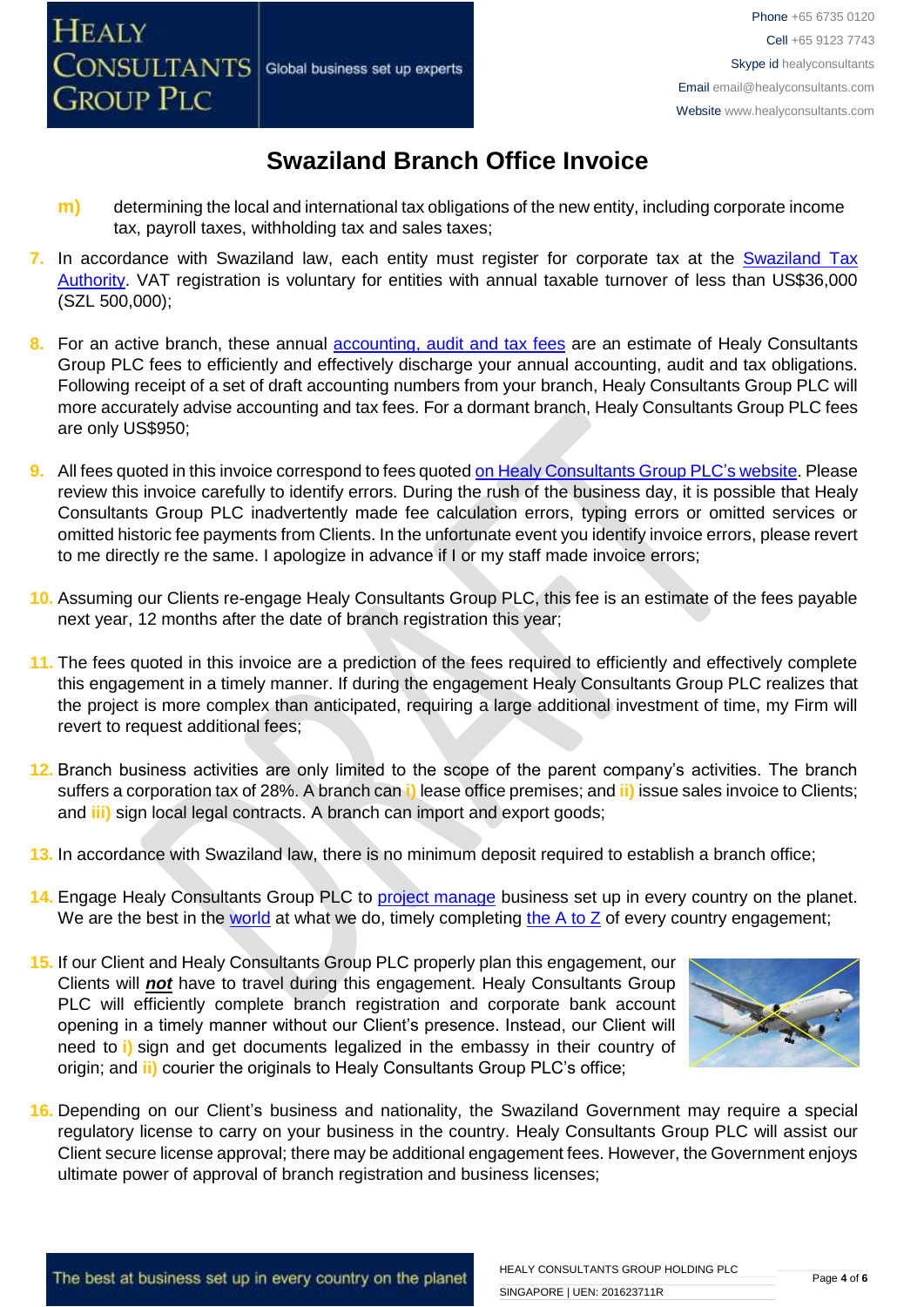- **17.** Some of our Clients request Healy Consultants Group PLC to provide temporary shared [office space](http://www.healyconsultants.com/virtual-office/) for 6 months until their preferred business premises is found. If your Firm requires this service, our one-time fee is US\$950. Monthly rental thereafter is paid directly to the landlord, independently of Healy Consultants Group PLC;
- 18. If required, Healy Consultants Group PLC will be pleased to assist your firm to secure employee [visa](http://www.healyconsultants.com/migration/) approvals. Our fee is US\$4,950 for the first employee, US\$3,950 for the second employee, US\$2,950 per employee thereafter. Our employee visa fees includes preparation of a quality visa application and submitting to the correct Government immigration officers. The Government enjoys ultimate power of approval of visa applications. Consequently, guaranteed success is outside of Healy Consultants Group PLC' control. What is inside our control is the preparation and submission of a high quality immigration visa application that maximizes the likelihood of visa approval;
- **19.** Monthly Government tax obligations include monthly payroll reporting, VAT and corporation tax return filing. If you need our help, Healy Consultants Group PLC can complete monthly Government reporting for a monthly fee of US\$860. Healy Consultants Group PLC monthly support will include **i)** receive in Dropbox the monthly invoices from our client; **ii)** label monthly bank statement transactions; **iii)** preparation and submission of VAT returns; and **iv)** submission of monthly employee payroll reporting;
- **20.** It is important our Clients are aware of their personal and corporate tax obligations in their country of residence and domicile. Let us know if you need Healy Consultants Group PLC help to clarify your local and international annual tax reporting obligations;
- **21.** During the engagement, shareholders and directors' documents may need to be translated into the local language; before the Government and Bank approves branch office registration and corporate bank account opening respectively. Consequently, our Client should budget for possible additional translation and embassy attestation fees. Either our Client or Healy Consultants Group PLC can complete this administrative task;

As always, Healy Consultants Group PLC will negotiate with all third parties to eliminate or reduce additional engagement costs. For transparency purposes, all third-party fee payments will be supported by original receipts and invoices. Examples of possible third-party payments include **i)** embassy fees; **ii)** notary public costs; **iii)** official translator fees;

**22.** Some of our Clients require an [immediate Swaziland](http://www.healyconsultants.com/turnkey-solutions/) solution. With this strategy, within a day Healy Consultants Group PLC can supply our Client **i)** an existing dormant Swaziland company number; **ii)** an already approved Swaziland corporate bank account number; and **iii)** a business address. Turnkey solutions are attractive to those entrepreneurs who wish to immediately close a country deal, sign a contract or invoice a customer;



- 23. As stipulated on our [business website](http://www.healyconsultants.com/) and in section 3 of our engagement letter, Healy Consultants Group PLC will only commence the engagement following **i)** settlement of our fees and **ii)** completion and signing of our legal engagement letter;
- **24.** Healy Consultants Group PLC will only incorporate your branch after 75% of [due diligence documentation](http://www.healyconsultants.com/due-diligence/) is received by email. Healy Consultants Group PLC will only open a corporate bank account after 100% of the Client's original due diligence documentation is received by courier;